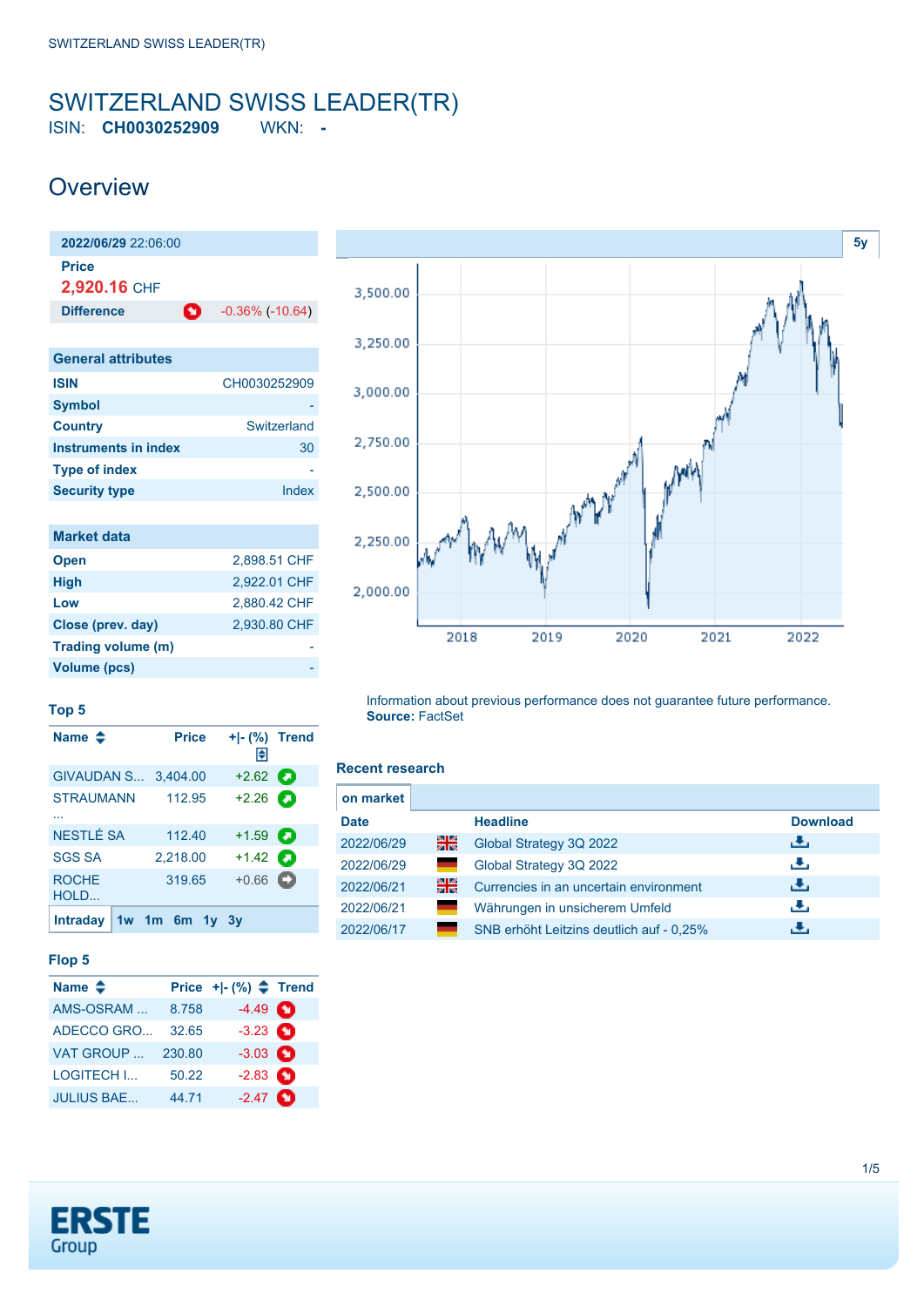# SWITZERLAND SWISS LEADER(TR)

| Intraday 1w 1m 6m 1y 3y    |  |  |  |  |  |
|----------------------------|--|--|--|--|--|
|                            |  |  |  |  |  |
| <b>Futures and Options</b> |  |  |  |  |  |
| <b>Related Futures</b>     |  |  |  |  |  |
| <b>Related Options</b>     |  |  |  |  |  |

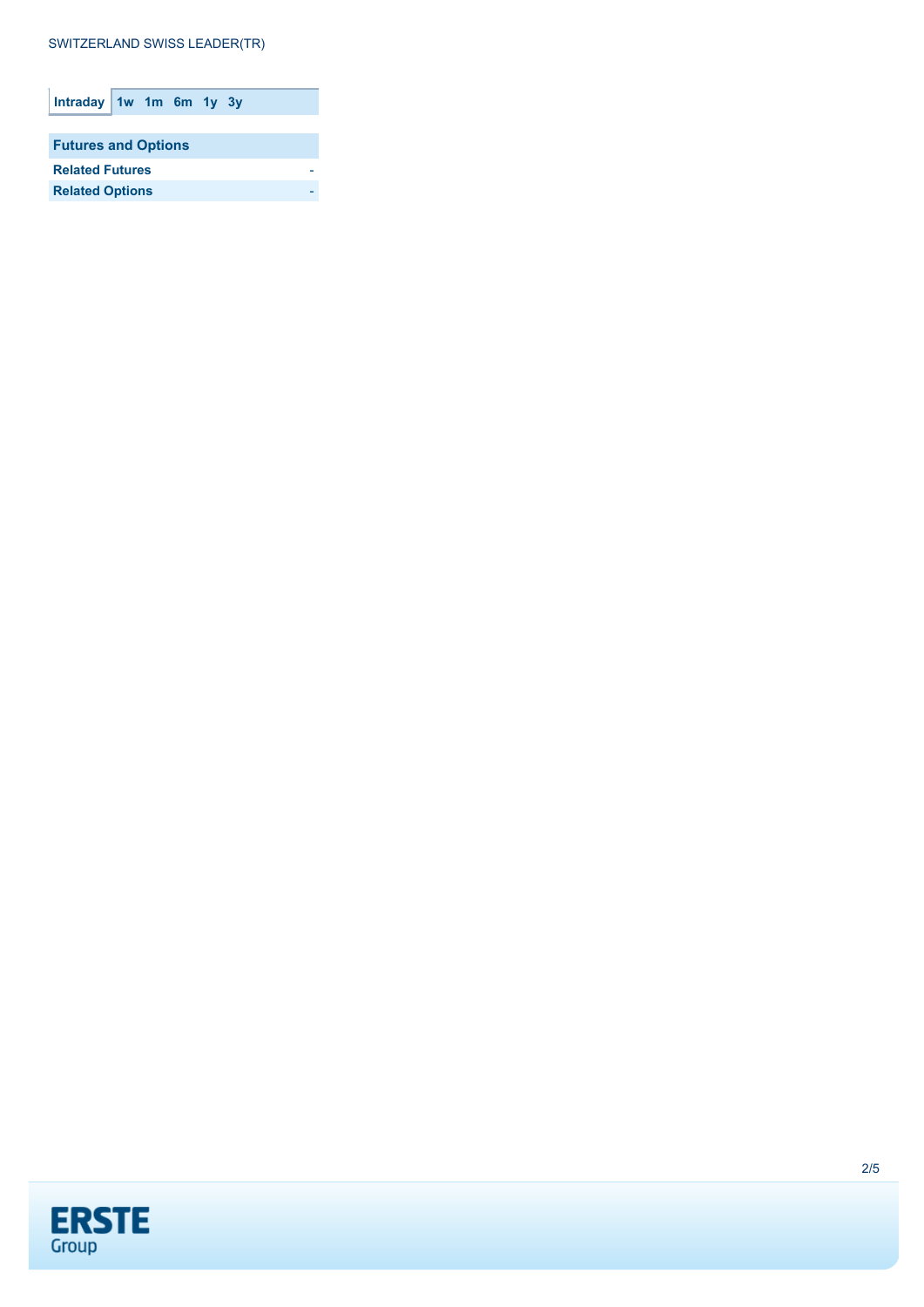# Details

**2022/06/29** 22:06:00

**Price**

**2,920.16** CHF

**Difference 0** -0.36% (-10.64)

| <b>General attributes</b> |              |
|---------------------------|--------------|
| <b>ISIN</b>               | CH0030252909 |
| <b>Symbol</b>             |              |
| <b>Country</b>            | Switzerland  |
| <b>Security type</b>      | Index        |
| Instruments in index      | 30           |

| <b>Market data</b> |              |
|--------------------|--------------|
| <b>Open</b>        | 2,898.51 CHF |
| <b>High</b>        | 2.922.01 CHF |
| Low                | 2,880.42 CHF |
| Close (prev. day)  | 2,930.80 CHF |
| Trading volume (m) |              |
| Volume (pcs)       |              |



### **Performance and Risk**

|                   | 6 <sub>m</sub> | 1v        | 3v        |
|-------------------|----------------|-----------|-----------|
| <b>Perf</b> (%)   | $-18.02%$      | $-12.54%$ | $+18.96%$ |
| Perf (abs.)       | $-642.00$      | $-418.73$ | $+465.33$ |
| <b>Beta</b>       |                |           |           |
| <b>Volatility</b> | 21.44          | 17.26     | 19.39     |

Information about previous performance does not guarantee future performance. **Source:** FactSet

| <b>Price data</b>                           |                           |
|---------------------------------------------|---------------------------|
| Ø price 5 days   Ø volume 5 days (pcs.)     | 2,913.65 CHF (0)          |
| Ø price 30 days   Ø volume 30 days (pcs.)   | 3,040.97 CHF (0)          |
| Ø price 100 days   Ø volume 100 days (pcs.) | 3,198.07 CHF (0)          |
| Ø price 250 days   Ø volume 250 days (pcs.) | 3,319.74 CHF (0)          |
| <b>YTD High   date</b>                      | 3,586.43 CHF (2022/01/04) |
| <b>YTD Low   date</b>                       | 2,803.84 CHF (2022/06/22) |
| 52 Weeks High   date                        | 3,586.43 CHF (2022/01/04) |
| 52 Weeks Low   date                         | 2,803.84 CHF (2022/06/22) |

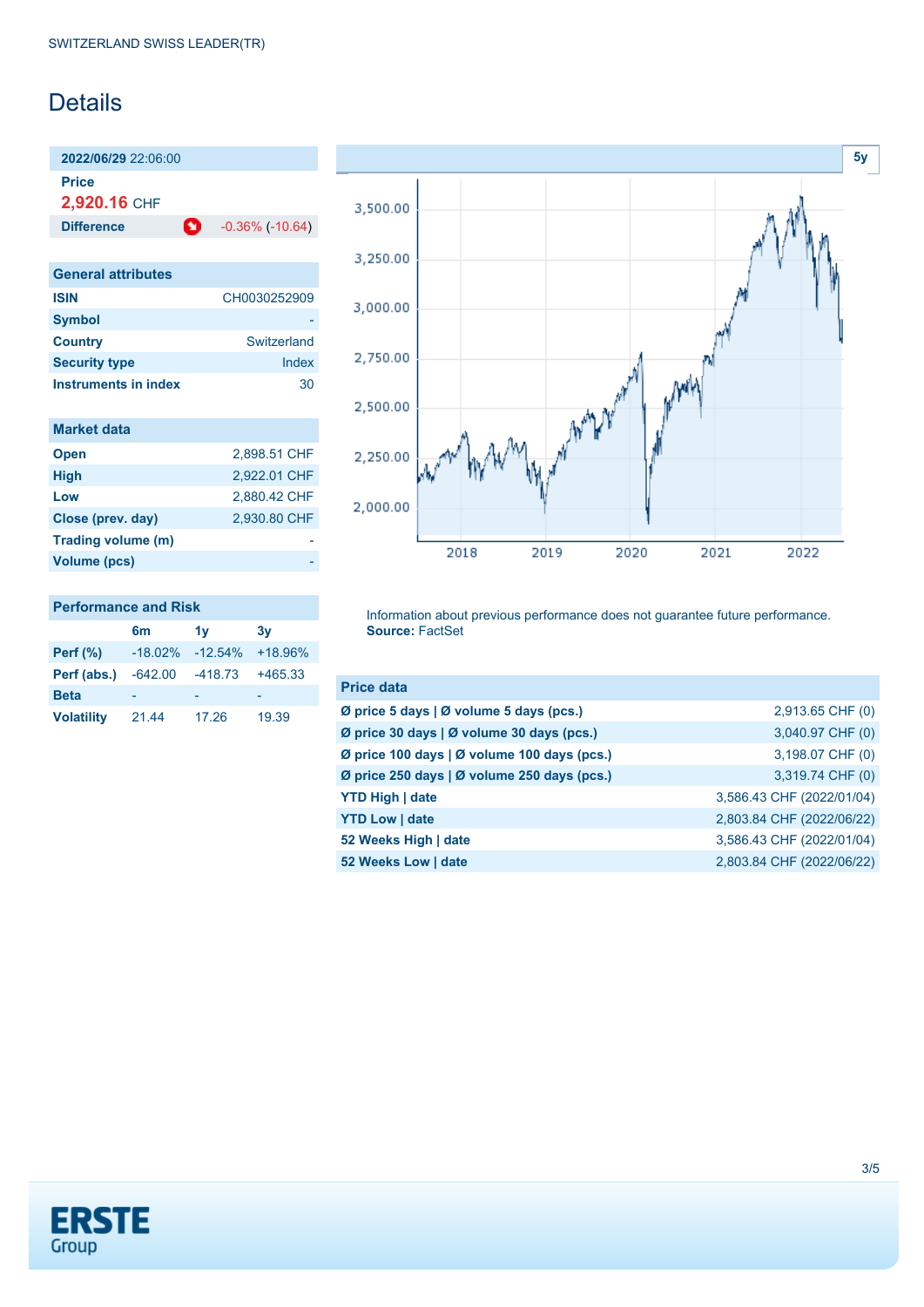# **Composition**

| Name $\triangle$<br><b>ISIN</b>                  | <b>Price</b> | Diff % $\triangleq$<br>$Diff +/-$ | Performance $\clubsuit$ | <b>Date</b><br><b>Time</b> | Turnover Pc. ♦<br>Turnover Money ♦ |
|--------------------------------------------------|--------------|-----------------------------------|-------------------------|----------------------------|------------------------------------|
| <b>ABB LTD</b><br>CH0012221716                   | 25.69        | $-1.34%$<br>$-0.35$               |                         | 22/06/29<br>17:31:12       | 4,546,291<br>116,965,453.12        |
| ADECCO GROUP AG<br>CH0012138605                  | 32.65        | $-3.23%$<br>$-1.09$               |                         | 22/06/29<br>17:31:12       | 631,966<br>20,723,813.86           |
| <b>ALCON AG</b><br>CH0432492467                  | 66.04        | $-0.60%$<br>$-0.40$               |                         | 22/06/29<br>17:31:13       | 455,821<br>29,944,135.31           |
| <b>AMS-OSRAM AG</b><br>AT0000A18XM4              | 8.758        | $-4.49%$<br>$-0.41$               |                         | 22/06/29<br>17:31:12       | 2.204.097<br>19,346,448.61         |
| <b>COMPAGNIE FINANCIERE RICH</b><br>CH0210483332 | 102.80       | $-1.15%$<br>$-1.20$               |                         | 22/06/29<br>17:31:13       | 1,107,414<br>113,929,110.45        |
| <b>CREDIT SUISSE GROUP AG</b><br>CH0012138530    | 5.596        | $-2.30%$<br>$-0.13$               |                         | 22/06/29<br>17:31:12       | 7,859,504<br>44, 134, 873.02       |
| <b>GEBERIT AG</b><br>CH0030170408                | 467.50       | $-0.45%$<br>$-2.10$               |                         | 22/06/29<br>17:31:11       | 116,199<br>54,032,004.85           |
| <b>GIVAUDAN SA</b><br>CH0010645932               | 3,404.00     | 2.62%<br>87.00                    |                         | 22/06/29<br>17:31:11       | 37,544<br>126,309,652.00           |
| <b>HOLCIM LTD.</b><br>CH0012214059               | 41.62        | $-1.61%$<br>$-0.68$               |                         | 22/06/29<br>17:31:12       | 1,821,314<br>75,785,898.63         |
| <b>JULIUS BAER GRUPPE AG</b><br>CH0102484968     | 44.71        | $-2.47%$<br>$-1.13$               |                         | 22/06/29<br>17:31:12       | 384.991<br>17,248,100.93           |
| KUEHNE & NAGEL INTERNATIO<br>CH0025238863        | 226.10       | $-0.26%$<br>$-0.60$               |                         | 22/06/29<br>17:31:11       | 129.709<br>29,238,606.83           |
| <b>LOGITECH INTERNATIONAL SA</b><br>CH0025751329 | 50.22        | $-2.83%$<br>$-1.46$               |                         | 22/06/29<br>17:31:11       | 1,060,932<br>53,269,631.81         |
| <b>LONZA GROUP AG</b><br>CH0013841017            | 504.40       | $-1.41%$<br>$-7.20$               |                         | 22/06/29<br>17:31:12       | 132,011<br>66,140,786.60           |
| NESTLÉ SA<br>CH0038863350                        | 112.40       | 1.59%<br>1.76                     |                         | 22/06/29<br>17:31:12       | 3,864,382<br>430,880,891.67        |
| <b>NOVARTIS AG</b><br>CH0012005267               | 81.19        | 0.06%<br>0.05                     |                         | 22/06/29<br>17:31:11       | 4,048,220<br>327,381,648.80        |
| PARTNERS GROUP HOLDING AG<br>CH0024608827        | 872.60       | $-2.13%$<br>$-19.00$              |                         | 22/06/29<br>17:31:11       | 51,413<br>44,766,252.02            |
| ROCHE HOLDINGS AG GENUSSC<br>CH0012032048        | 319.65       | 0.66%<br>2.10                     |                         | 22/06/29<br>17:31:11       | 1,041,682<br>331,738,116.55        |
| <b>SCHINDLER HOLDING AG</b><br>CH0024638196      | 174.75       | 0.23%<br>0.40                     |                         | 22/06/29<br>17:31:11       | 87,860<br>15,267,346.55            |
| <b>SGS SA</b><br>CH0002497458                    | 2,218.00     | 1.42%<br>31.00                    |                         | 22/06/29<br>17:31:12       | 20,271<br>44,578,779.00            |
| <b>SIKA AG</b><br>CH0418792922                   | 220.10       | $-1.43%$<br>$-3.20$               |                         | 22/06/29<br>17:31:13       | 335,249<br>73,320,588.05           |
| SONOVA HOLDING AG<br>CH0012549785                | 304.30       | 0.13%<br>0.40                     |                         | 22/06/29<br>17:31:11       | 128,478<br>38,650,291.15           |
| STRAUMANN HOLDING AG<br>CH1175448666             | 112.95       | 2.26%<br>2.50                     |                         | 22/06/29<br>17:31:13       | 374,390<br>41,857,315.88           |
| <b>SWATCH GROUP AG, THE</b><br>CH0012255151      | 228.50       | $-0.70%$<br>$-1.60$               |                         | 22/06/29<br>17:31:12       | 60.178<br>13,751,273.15            |
| <b>SWISS LIFE HOLDING AG</b><br>CH0014852781     | 468.40       | $-1.16%$<br>$-5.50$               |                         | 22/06/29<br>17:31:12       | 94,516<br>44,376,047.80            |
| <b>SWISS RE AG</b><br>CH0126881561               | 74.50        | $-1.06%$<br>$-0.80$               |                         | 22/06/29<br>17:31:13       | 800,073<br>59,903,904.68           |